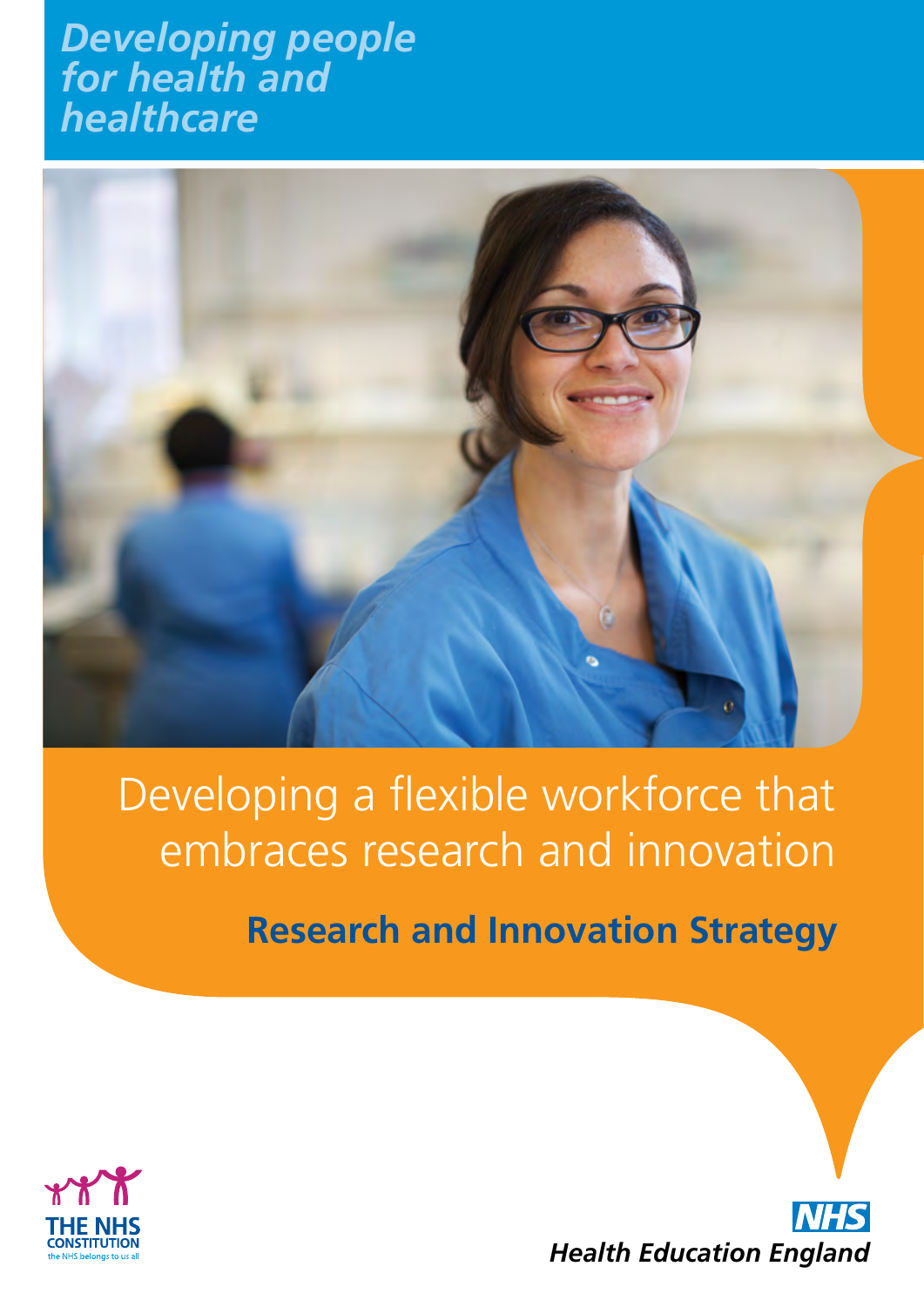

### **Contents**

| p3 |
|----|
| p4 |
|    |
|    |
|    |
|    |
|    |
|    |
|    |

### **List of Abbreviations**

| <b>AHSN</b>                 | Academic Health Science Network                                          |
|-----------------------------|--------------------------------------------------------------------------|
| <b>CAC</b>                  | <b>Clinical Academic Careers</b>                                         |
| <b>CLAHRC</b>               | NIHR Collaboration for Leadership in Applied Health Research<br>and Care |
| <b>CPD</b>                  | Continuous Professional Development                                      |
| <b>DH R&amp;D Committee</b> | Department of Health Research & Development Committee                    |
| <b>HEE</b>                  | Health Education England                                                 |
| <b>HEIS</b>                 | <b>Higher Education Institutions</b>                                     |
| <b>LETB</b>                 | Local Education and Training Board                                       |
| <b>NIHR</b>                 | National Institute for Health Research                                   |
| R&I                         | Research and Innovation                                                  |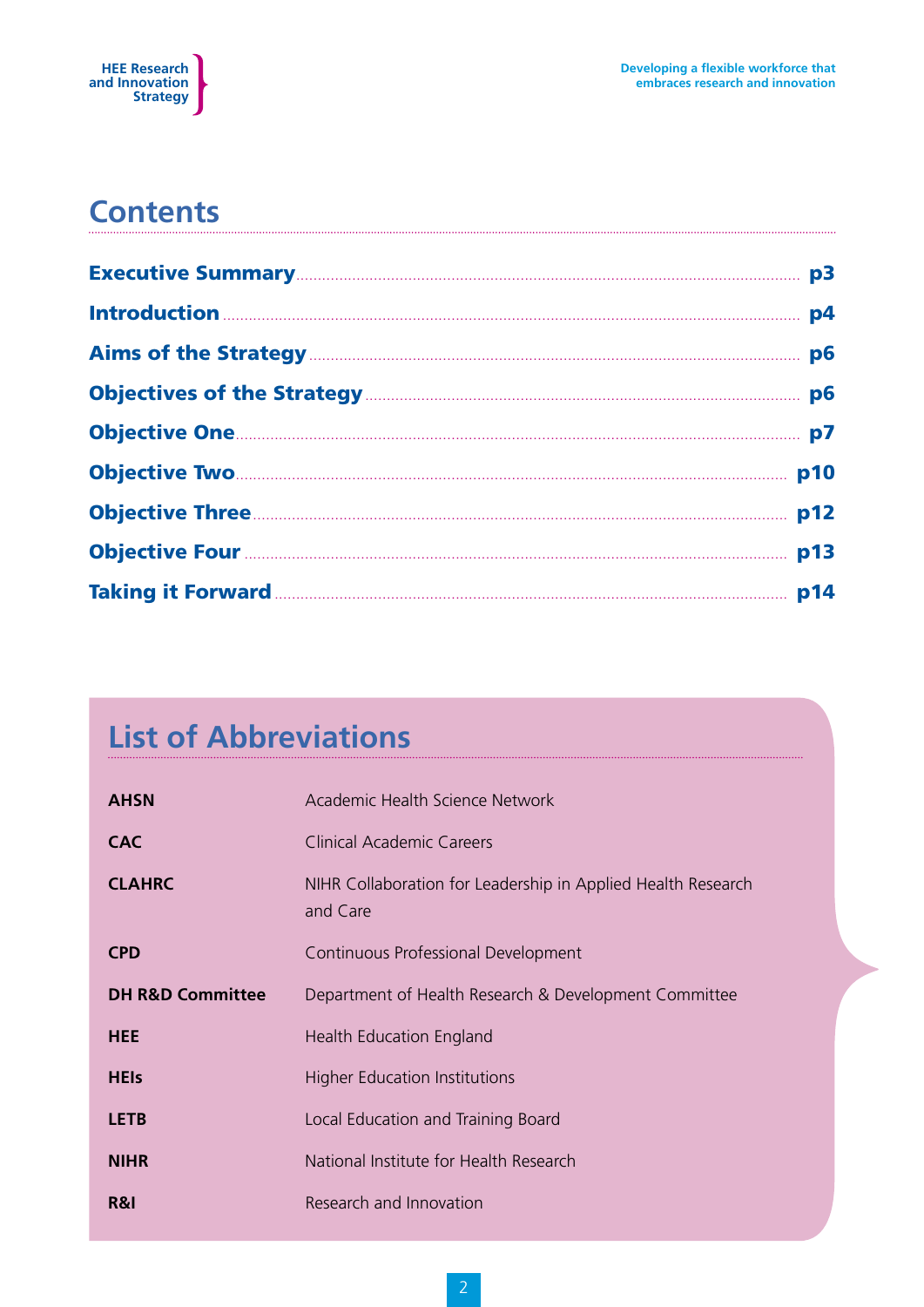### **Executive Summary**

**HEE Research and Innovation Strategy**

Each year, HEE is responsible for investing nearly £5 billion of public funding in training and education to ensure that the healthcare workforce is available in the right numbers, with the right values, skills and behaviours to meet current and future patient needs. Research and innovation are key enablers for us to ensure that we continuously improve quality, enhance our processes for investing public funds and provide the evidence base for the decisions we make in planning our current and future workforce.

HEE has a statutory responsibility to promote research (Health & Social Care Act 2012, HEE Directions 2013) and the Mandate from the Government to HEE (April 2014 to March 2015) requires HEE to '*develop a more flexible workforce that is able to respond to the changing patterns of service and embraces research and innovation to enable it to adapt to the changing demands of public health, healthcare and care services'*. As a result, HEE has developed this Research and Innovation (R&I) Strategy which sets out our vision and framework for the delivery of our statutory responsibilities and Mandate duties.

This strategy sets out how we will:

- create an education and training system that is evidence based and underpinned by research and innovation; and
- build the capacity and capability of our current and future workforce to embrace and actively engage with research and innovation.

As the organisation responsible for the education and training of the healthcare workforce, the contribution of HEE to embedding research and innovation within the NHS is crucial. Our ambition is to work with the system to deliver a workforce fit for the future. Information technology and technological advancements are vital enablers to ensure transformation, but we want to move on from innovation being viewed only as technical or scientific discoveries to embrace behavioural, organisational and cultural dimensions within the influence of HEE. Where evidence based good practice exists, we aim to adopt and spread this through promoting and developing innovative organisations, innovative teams, innovative leaders and innovative workers – this is the organisational and cultural transformation to which HEE aspires.

To achieve our ambition, we recognise that engagement and partnership working with stakeholders will be essential. In May 2014, we launched a stakeholder engagement exercise, inviting feedback on draft proposals for this strategy. Over 70 organisations responded and the comments provided have been instrumental in shaping the strategy and informing our implementation plan. We would like to thank all who responded and look forward to continued engagement as we begin this transformation.

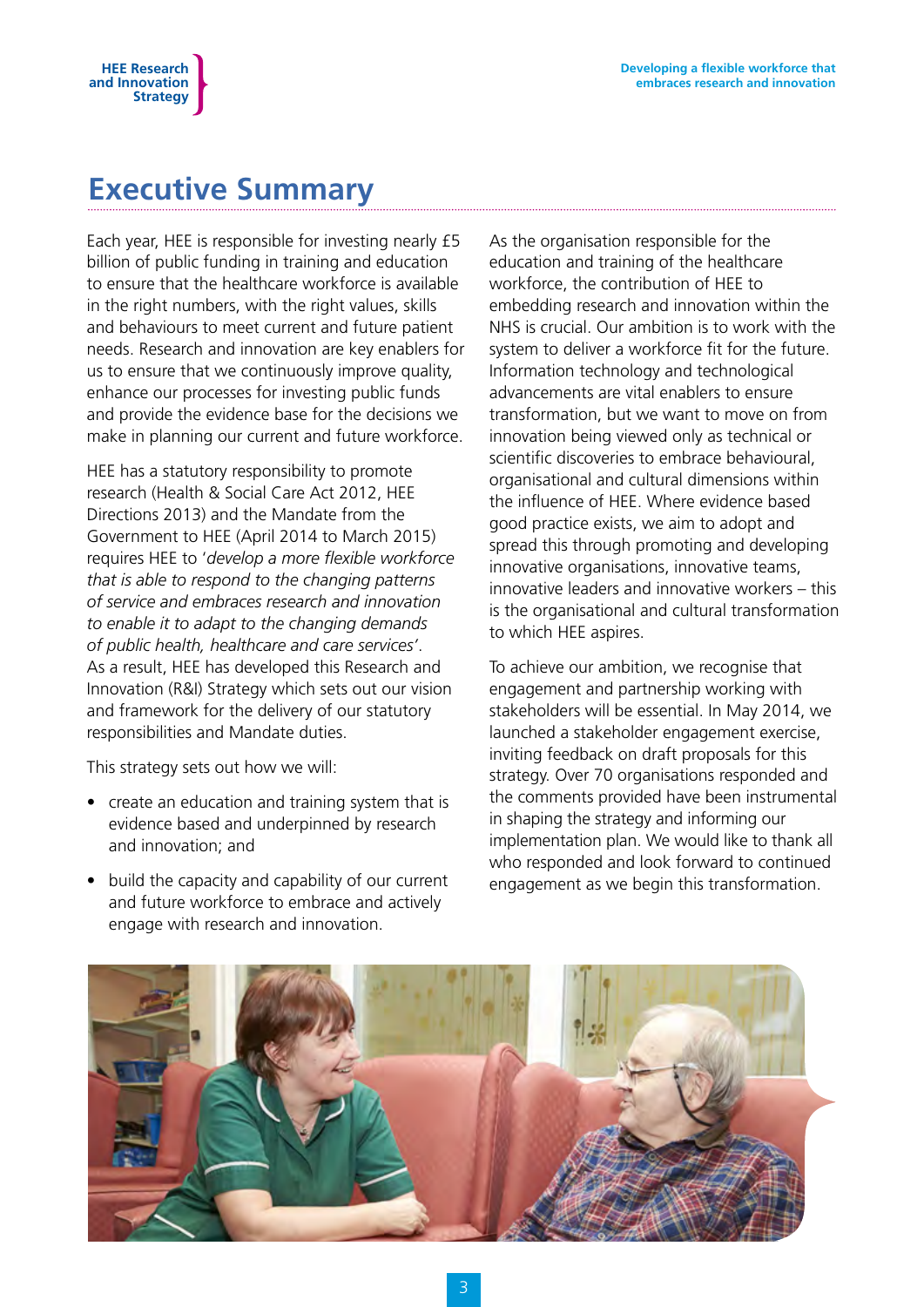

### **Introduction**

Health Education England (HEE) exists to improve the quality of care delivered to patients by ensuring that the healthcare workforce is available in the right numbers with the right skills, values and behaviours to meet patients' needs today and tomorrow.

HEE has a statutory responsibility to promote research [\(Health & Social Care Act 2012](http://www.legislation.gov.uk/ukpga/2012/7/contents/enacted), [HEE](https://www.gov.uk/government/publications/health-education-england-directions-2013)  [Directions 2013\)](https://www.gov.uk/government/publications/health-education-england-directions-2013) and the [Mandate from the](https://www.gov.uk/government/publications/health-education-england-mandate-april-2014-to-march-2015)  [Government to HEE](https://www.gov.uk/government/publications/health-education-england-mandate-april-2014-to-march-2015) (April 2014 to March 2015) requires HEE to *'develop a more flexible workforce that is able to respond to the changing patterns of service and embraces research and innovation to enable it to adapt to the changing demands of public health, healthcare and services'*.

This strategy also supports the [NHS Constitution](https://www.gov.uk/government/publications/the-nhs-constitution-for-england) in recognising, for example, that '*the NHS… works at the limits of science – bringing the highest levels of human knowledge and skill to* 

*save lives and improve health',* and also helps to ensure *'commitment to innovation and the promotion, conduct and use of research to improve the current and future health and care of the population*'. HEE has a statutory responsibility to promote the NHS Constitution and we aim to drive quality improvements through engaging the whole workforce and learners in delivering safe, compassionate care.

Whilst HEE's contribution to the NHS system will be focussed on research and innovation within education and training, it is important to view this strategy in the wider research and innovation context. We aim to align with and complement the work of NHS England and Public Health England whilst working with Higher Education Institutions (HEIs), the National Institute for Health Research (NIHR) and other key partners to facilitate a system wide culture which actively embraces research and innovation.

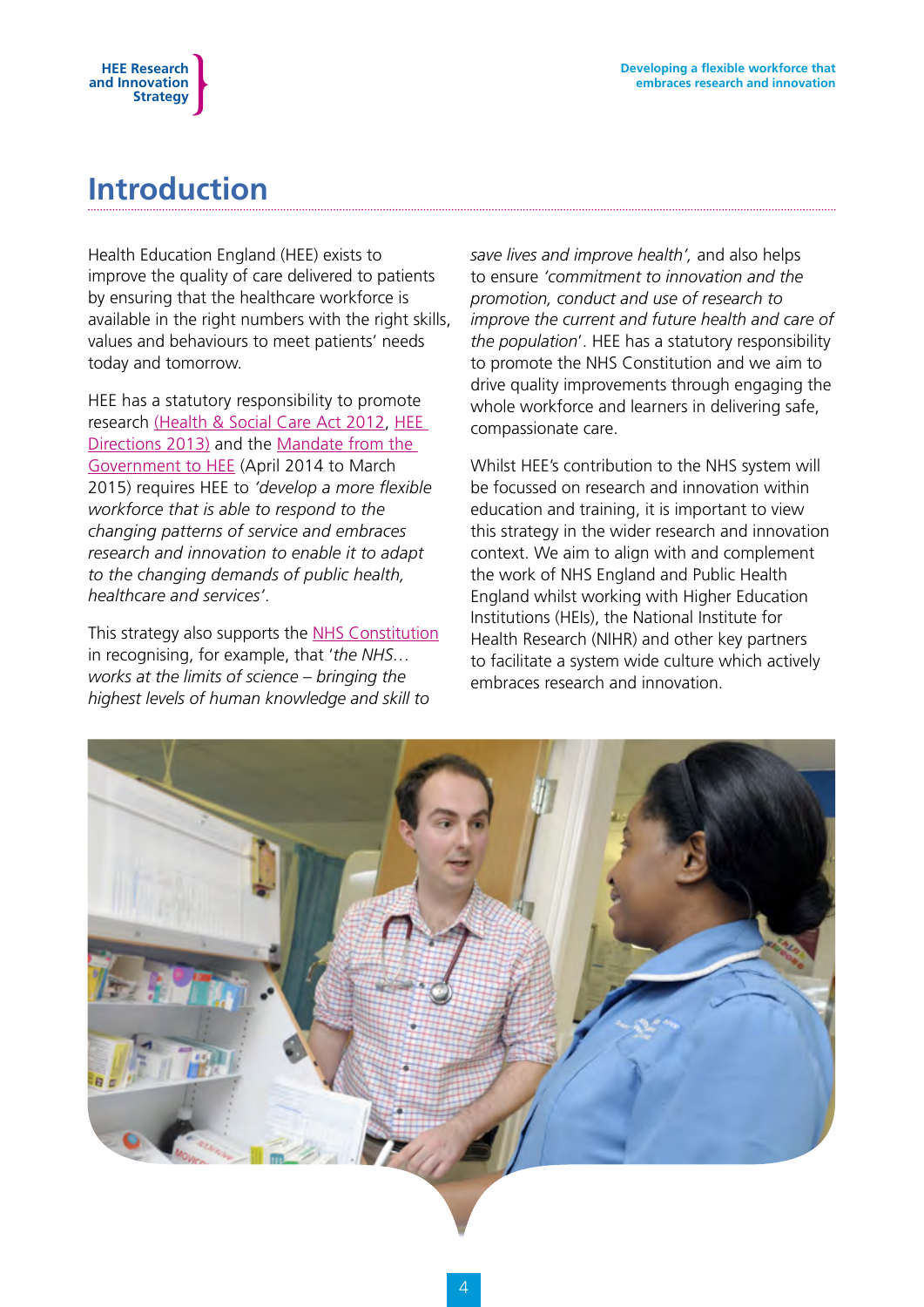This strategy links closely to HEE's 15 year [Strategic Framework](http://hee.nhs.uk/2014/06/03/framework-15-health-education-england-strategic-framework-2014-29/) (Framework 15) which is based on the following three pillars:

• the **key drivers of change** in health and healthcare;

**HEE Research and Innovation Strategy**

- the impact these drivers are likely to have **on people and patients of the future**; and
- • the characteristics of **the future workforce** that will be needed in order to meet the anticipated needs of people and patients.

This strategy will support the delivery of Framework 15 by ensuring that the healthcare workforce has the research and innovation capability required to meet both the current and future needs of patients. For example, we know that in the future, knowledge and understanding of the personal DNA code (genome) will lead to better and earlier diagnosis and personalised care. We also know that the population is becoming more active in its own care processes, meaning that HEE will need to develop an evidence base to inform how we educate and train patients and carers for this changing role.

We recognise that research and innovation must be evidence based before it is disseminated in order to ensure demonstrable outcomes for patients. Where evidence based research or good practice is identified, it will be shared in order to facilitate widespread adoption. HEE's Local Education and Training Boards (LETBs) will deliver and implement these opportunities with local partners, for example Academic Health Science Networks (AHSNs) and NIHR Collaborations for Leadership in Applied Health Research and Care (CLAHRCs).

For the purposes of this strategy, the term 'research' is used to describe both research and related application of knowledge and scientific enquiry to development. It encompasses the full range of research activity, from basic research to post-doctoral and peer reviewed work.

Innovation is defined as '*an idea, product or service, new to the NHS or applied in a novel* 

*or consistent way that has the potential to significantly improve the quality of health and care wherever it is applied*' [\(Innovation, Health and](http://www.england.nhs.uk/wp-content/uploads/2014/02/adopt-diff.pdf)  [Wealth, 2011\)](http://www.england.nhs.uk/wp-content/uploads/2014/02/adopt-diff.pdf).

The scope of this strategy includes activities from initial training, research or evidence, to widespread implementation across the NHS. It encompasses students on NHS funded training courses to employees working in NHS funded healthcare in England. We also aspire to forge relationships with world leading academic departments and work with our counterparts across the UK in order to identify and build upon global best practice.

References to the 'healthcare workforce' include the public health and healthcare workforce. References to the 'healthcare system' encompass the public health and healthcare system.

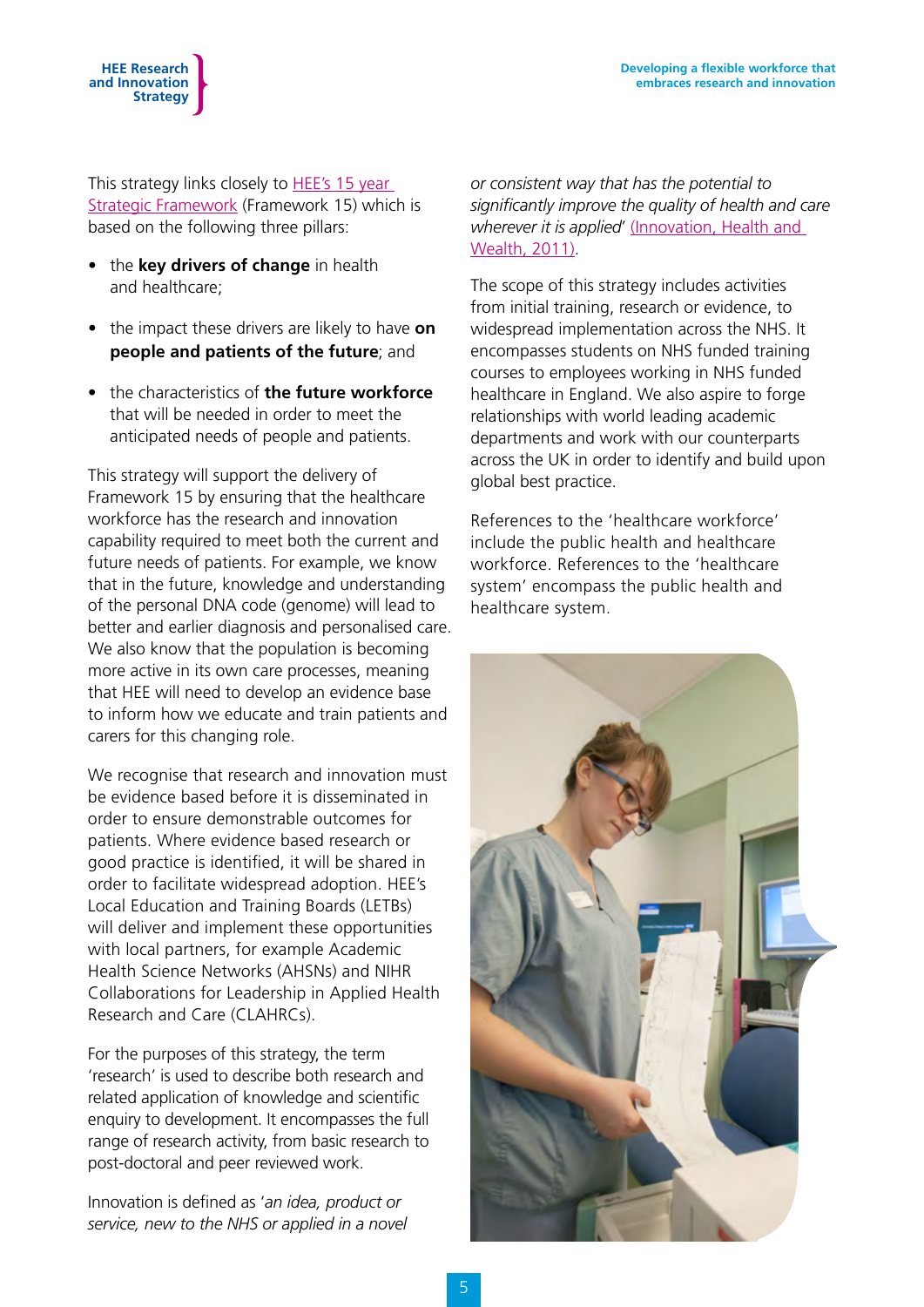

### **Aims**

Our ambition is to promote research and *'develop a more flexible workforce that is able to respond to the changing patterns of service and embraces research and innovation to enable it to adapt to the changing demands of public health, healthcare and services'* (Government Mandate to HEE, April 2014 to March 2015).

This strategy has two key aims in supporting the achievement of this ambition:

- 1. to create an education and training system that is evidence based and underpinned by research and innovation; and
- 2. to build the capacity and capability of our current and future workforce to embrace and actively engage with research and innovation.

### **Objectives**

In order to deliver our ambition and aims, HEE will meet the following four objectives:

- **Objective One** Establish a system wide coherence to education and training which will facilitate and sustain the organisational and cultural changes required to embed research and innovation.
- **Objective Two** Ensure that the evidence on best practice for training in research and innovation informs and influences the delivery of effective education and training within the healthcare system.

**Objective Three** Develop a multi-professional Clinical Academic Careers Framework for patient benefit.

**Objective Four** Establish a HEE Research and Innovation Evidence Hub to ensure investment in future education and training is evidence informed.

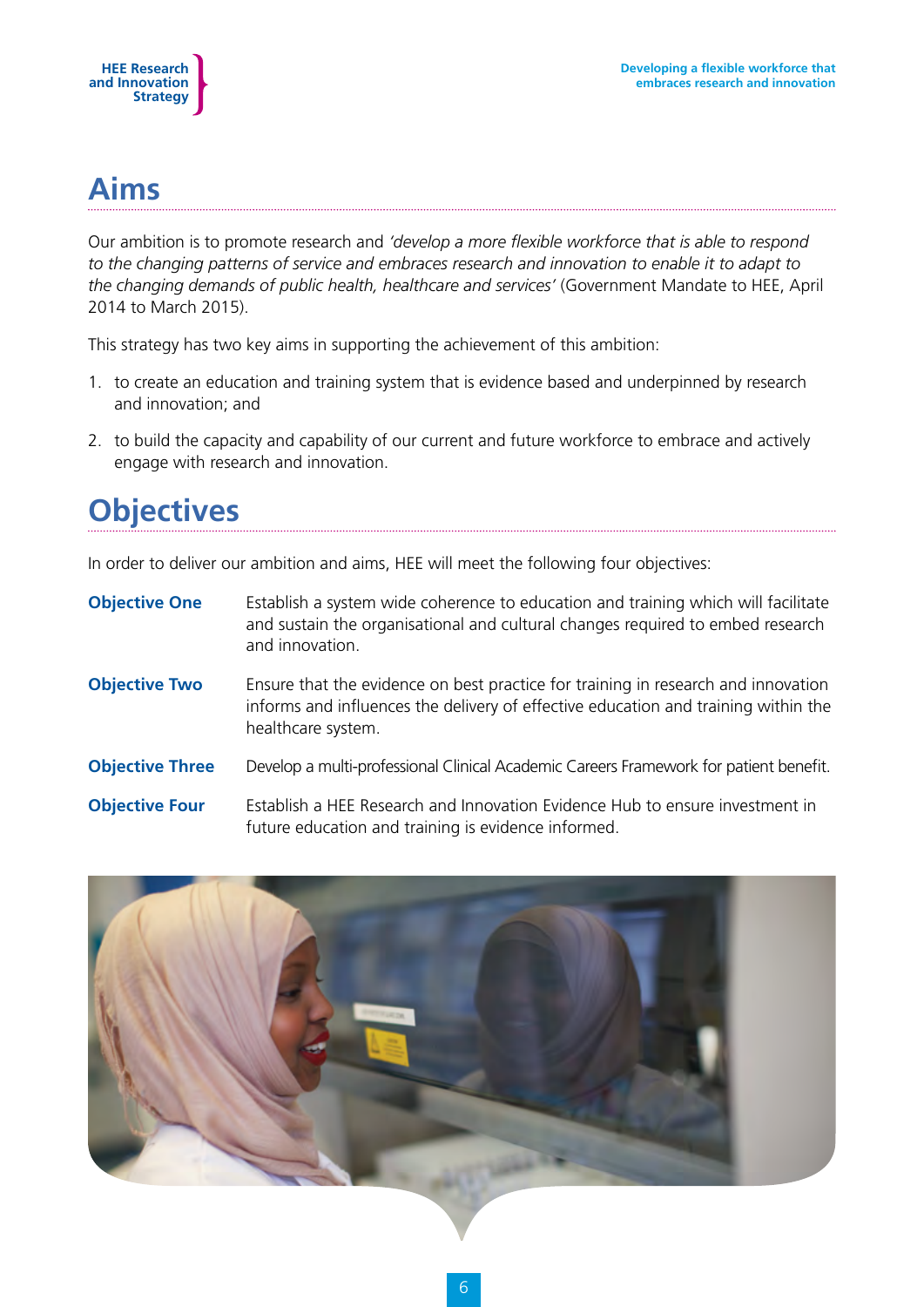### **Making it Happen**

This strategy sets out a new multi-professional agenda designed to deliver short, medium and longterm benefits to patients. Each of our objectives and key deliverables are outlined below.

# **Objective** 1

**HEE Research and Innovation Strategy**

> **Establish a system wide coherence to education and training which will facilitate and sustain the organisational and cultural changes required to embed research and innovation.**

This objective seeks to ensure integration of research and innovation across the whole of the healthcare workforce as enablers for quality improvement, service transformation and patient benefit. We are being bold and linking research and innovation within this strategy, to ensure a constant flow and alignment between evidence, the development of new ideas, implementation of good practice and termination of poor or duplicate practice. HEE will promote a whole system approach to training, sharing the best available evidence in order to facilitate a culture that values active engagement with research and innovation.

HEE will aim to ensure that the current and future healthcare workforce has a sufficient understanding of research and innovation, as well as the necessary technology, tools and skills to translate and embed it into daily work.

HEE has an important role in educating future research leaders. In order to develop a sustainable workforce for the NHS, we need to be inclusive of the current workforce and those currently in training. In addition, training in research should be delivered with a multi-professional focus to ensure that the entire workforce is working from a shared knowledge and practice base founded on evidence. HEE will work in partnership with key stakeholders including HEIs and the NHS Leadership Academy to ensure that leaders have the best skills to facilitate this approach. We will also engage with HEIs and healthcare providers to align incentives and create solutions that enable staff, trainees and students to access high quality learning.

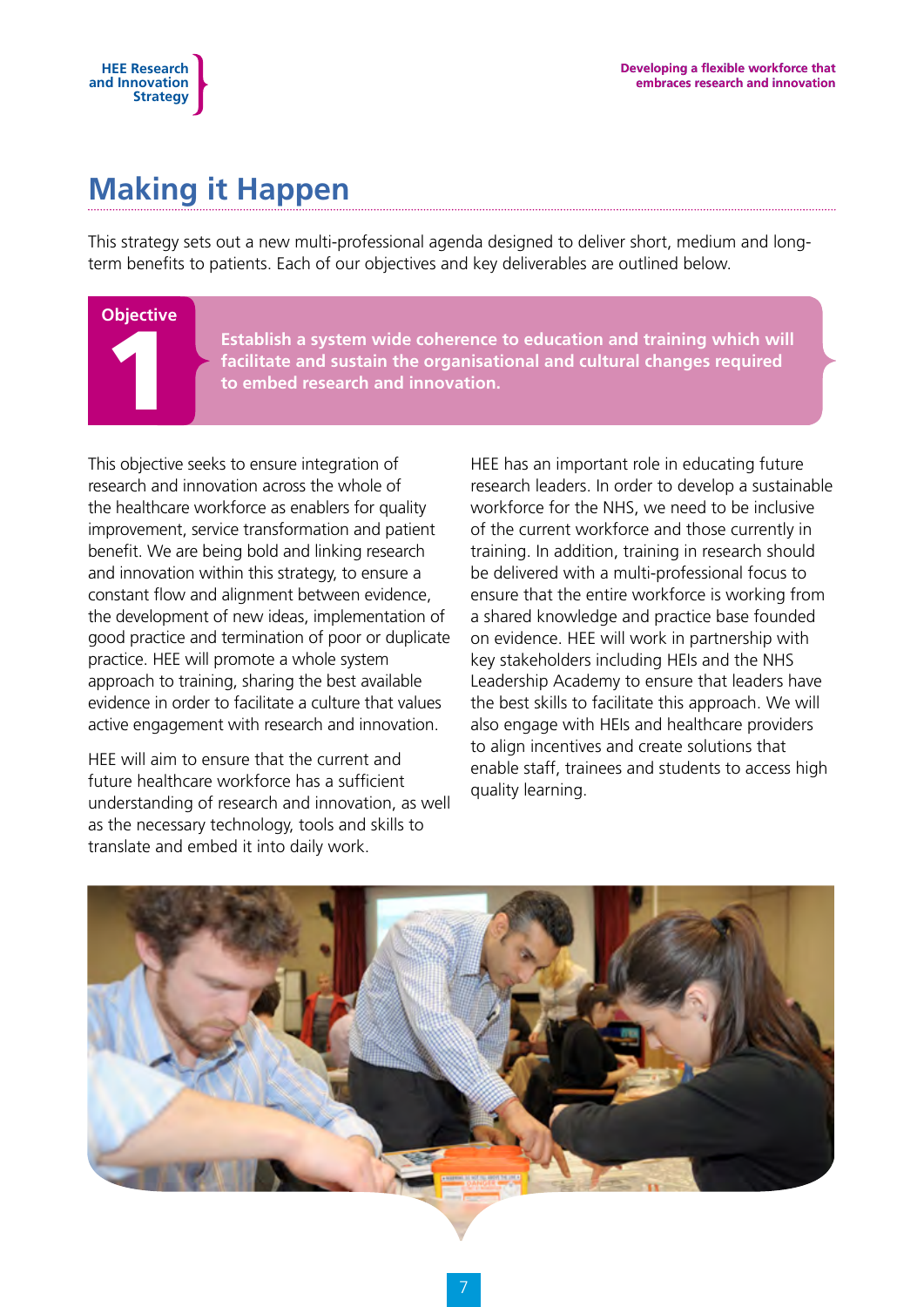

Figure 1 sets out our proposed pathway for attaining these outcomes and ensuring maximum impact. At the **creating** and **developing** phases, we will work with partners to generate evidence and innovative ideas. These will then inform future developments which will be **adopted** and systematically **diffused** as best practice in healthcare education and training.



#### Figure 1: HEE Educational Research and Innovation Pathway

We recognise that in order to embed research and innovation across the healthcare system, culture change will be crucial. Identifying and mapping the relevant partners and stakeholders will be an early priority to ensure that we align with broader system wide policies, initiatives and opportunities for establishing strategic partnerships and facilitating culture change. Maximising the potential of incentives within the system will support the cultural change required for organisations to demonstrate their commitment to research and innovation for patient benefit. HEE's vision for a system wide culture that embraces research and innovation is illustrated by figure 2 on the following page.



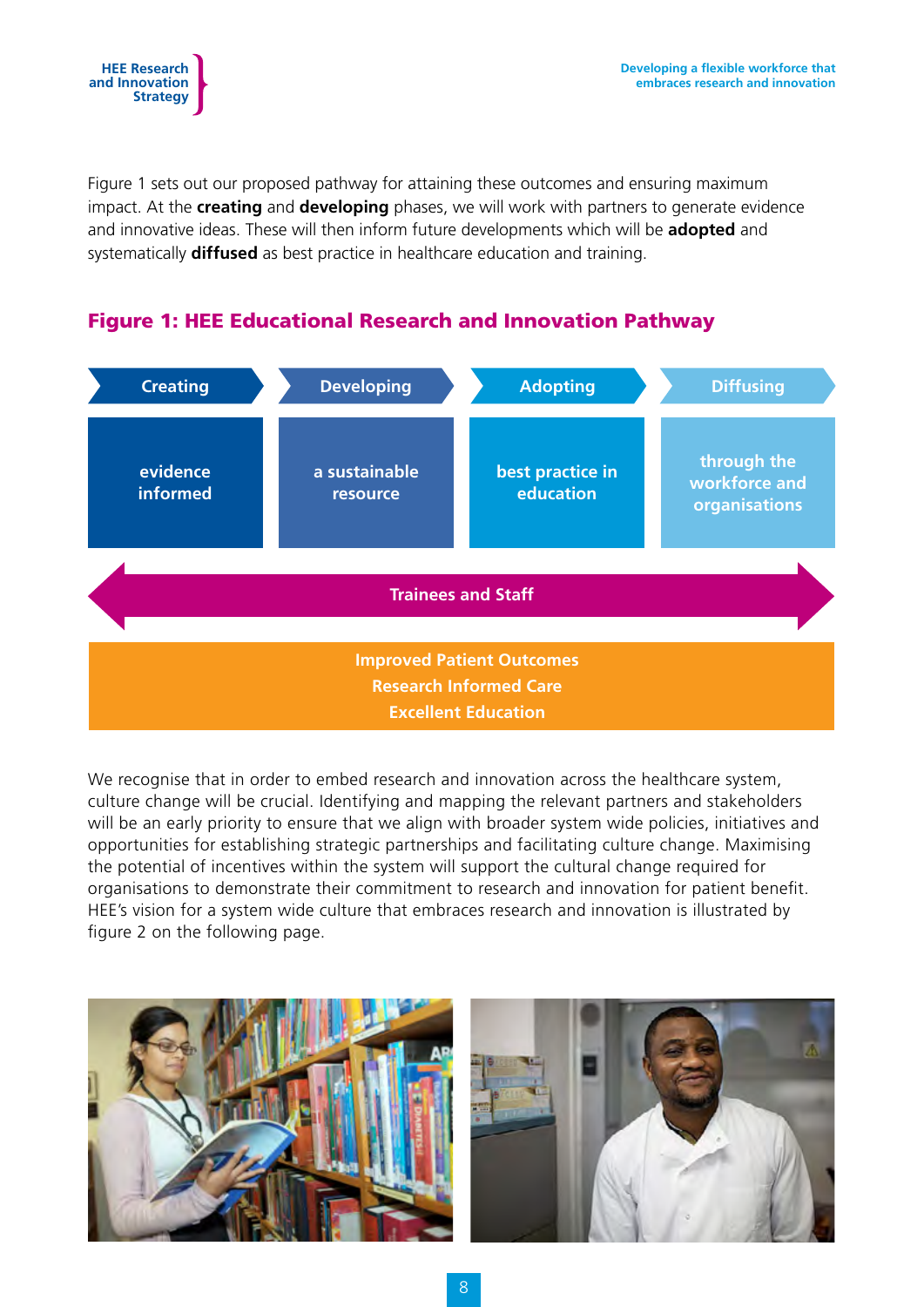



Research and Innovation Programmes Develop leaders in research and innovation

#### Key Deliverables

**HEE Research and Innovation Strategy**

- 1.1 Scope and baseline educational research projects, and innovative educational activities currently in place across HEE.
- 1.2 Introduce an annual process for identifying, prioritising and sharing innovative and evidence based good practice across HEE, whilst stopping poor and duplicate practice.
- 1.3 Liaise and collaborate with key stakeholders and partners through the Department of Health Research & Development Committee to identify and prioritise research topics relating to key priority areas in education and training.
- 1.4 Assess the extent to which existing education, training and on-going development equips staff across professional groups with the right quality systems management skills to enable them to drive improvement, reporting on the current position and any changes needed.
- 1.5 Review inherited research advisory and stakeholder groups within HEE and determine future governance and advisory arrangements to drive implementation of this strategy.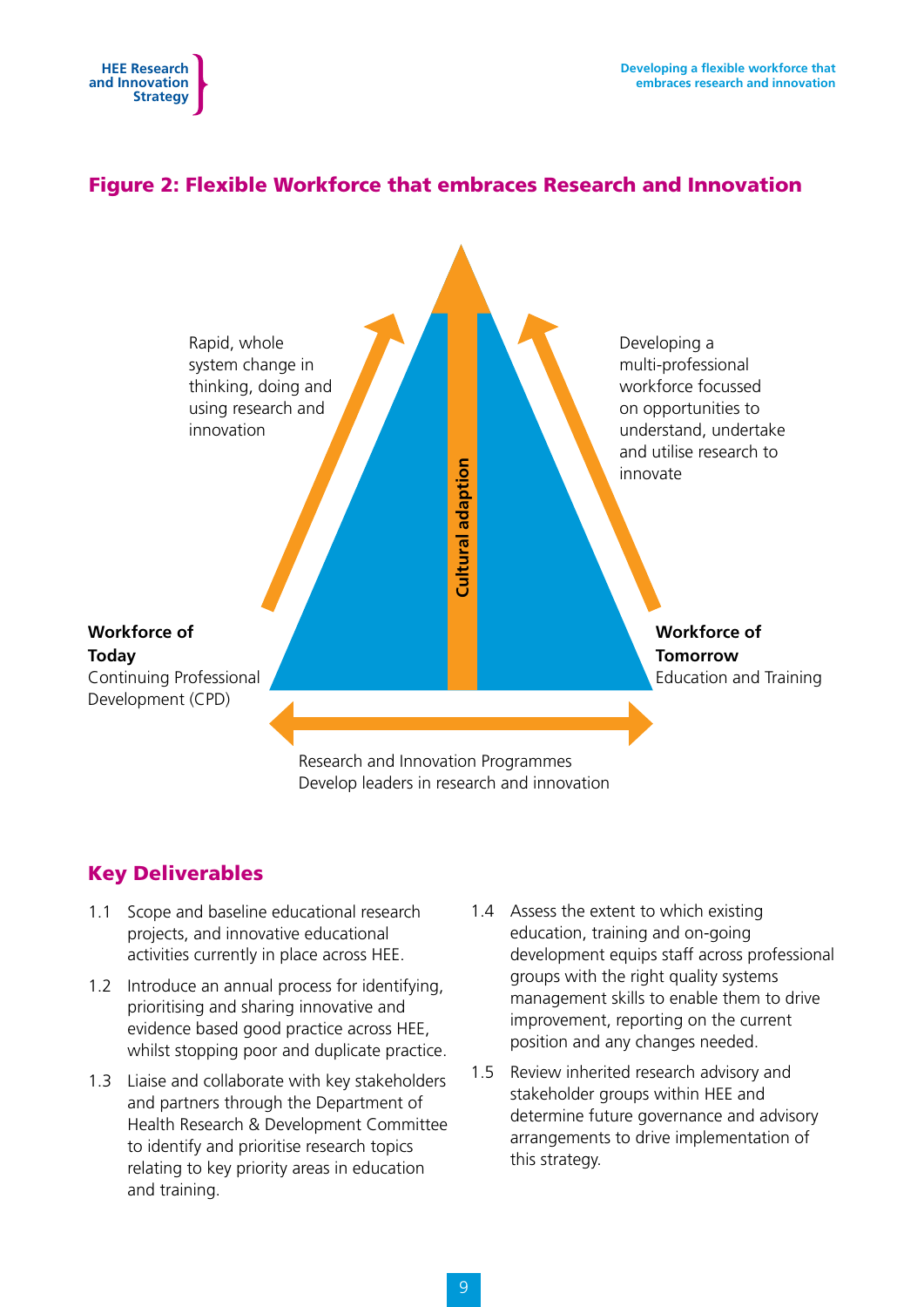#### **Objective**

2

**Ensure that the evidence on best practice for training in research and innovation informs and influences the delivery of effective education and training within the healthcare system.** 

This objective aims to develop capacity amongst the current and future healthcare workforce to achieve widespread engagement and active participation in research and innovation. It also aims to ensure that the outcomes are utilised to enhance quality improvement and service transformation.

To achieve this objective, we will work with HEIs, Regulatory Councils and other stakeholders to evaluate the extent to which current curricula address research and innovation. Following this evaluation, we will work with partners to build upon relevant curricula and ensure that research and innovation is a standard part of undergraduate and postgraduate development.

Through our LETBs, we will work with key local partners including HEIs, AHSNs and CLAHRCs to identify and commission the education and training required to enable the current workforce to actively engage with the principles of research and innovation for patient benefit. LETBs will play a key role in monitoring the delivery of this training, to ensure that the healthcare workforce is receiving the required opportunities to enhance its understanding and skills. LETBs will also play a strategic role in developing networks for adoption and spread locally and ensure linkages, which can then be built into a national approach of maximum impact.

We will continue to demonstrate commitment to the UK Life Sciences growth agenda, for example by continued education and training developments for the scientific workforce and more broadly in areas including genomics, bioinformatics, epigenetics and proton beam therapy. We will also seek to raise the profile of research and innovation amongst the potential future workforce as an integral part of all healthcare roles.

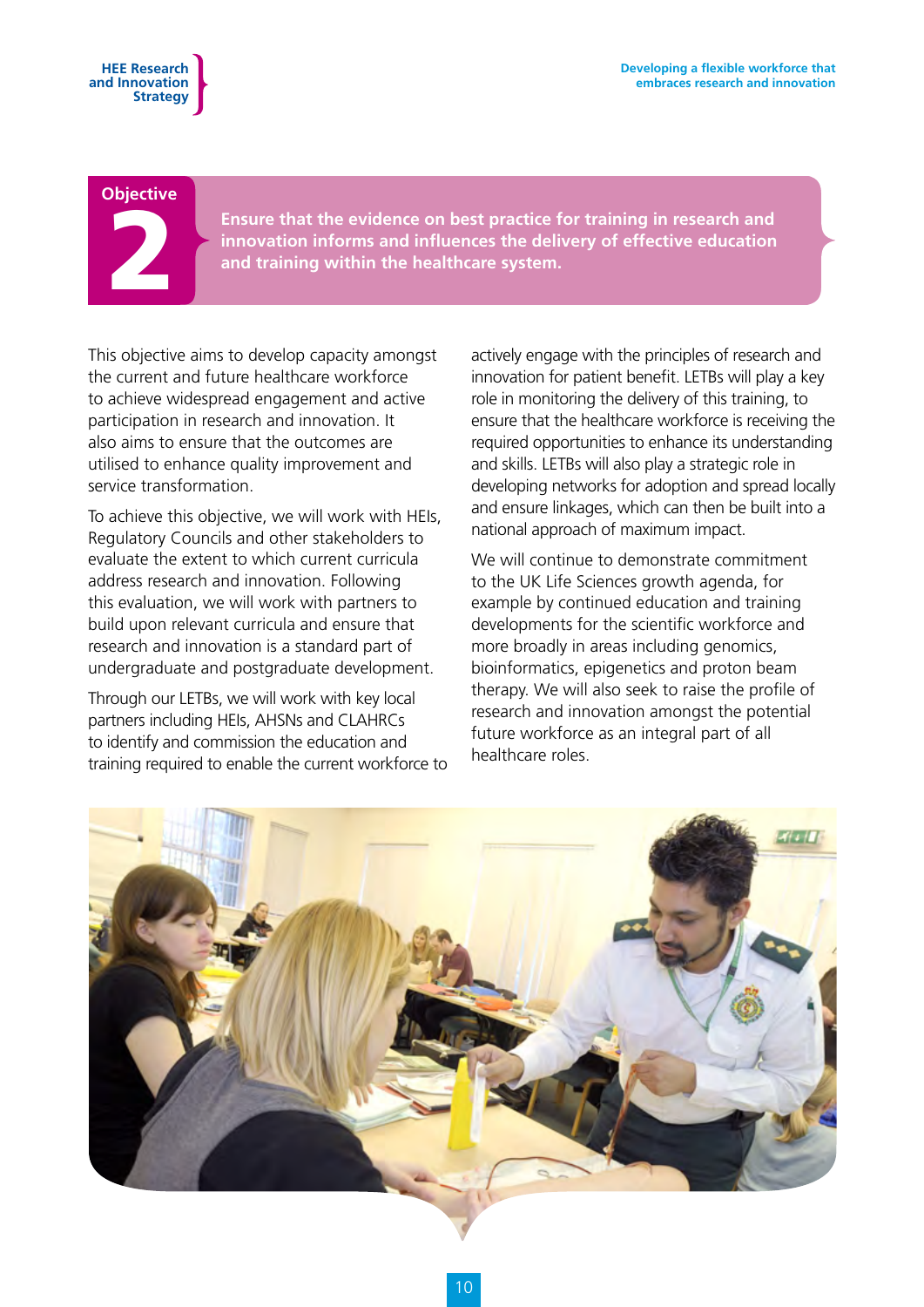#### Key Deliverables

**HEE Research and Innovation Strategy**

- 2.1 Develop education strategies to ensure future professional staff are technologically literate and able to promote the adoption and spread of research and innovation, particularly in respect of long term conditions and their prevention.
- 2.2 Develop a training strategy for genomics, including an analysis of workforce implications.
- 2.3 In partnership with stakeholders including HEIs and professional bodies, develop and introduce metrics to monitor the success of implementation of training in research and innovation capability.
- 2.4 Work with partners to explore the scope for creating (or enhancing a current NHS product) an online repository to fast track sharing of good practice and knowledge amongst clinicians, trainees and students.
- 2.5 Work with the NHS Careers Service to embed research and innovation into career information for all healthcare groups and proactively promote Clinical Academic Career opportunities.
- 2.6 Work with schools, including the Science, Technology, Engineering and Mathematics Network [STEMNet] project, the Science Industry Partnership, the voluntary sector, academic partners, local and national initiatives to ensure that recruitment and awareness raising activities aimed at attracting the next generation include research and innovation.

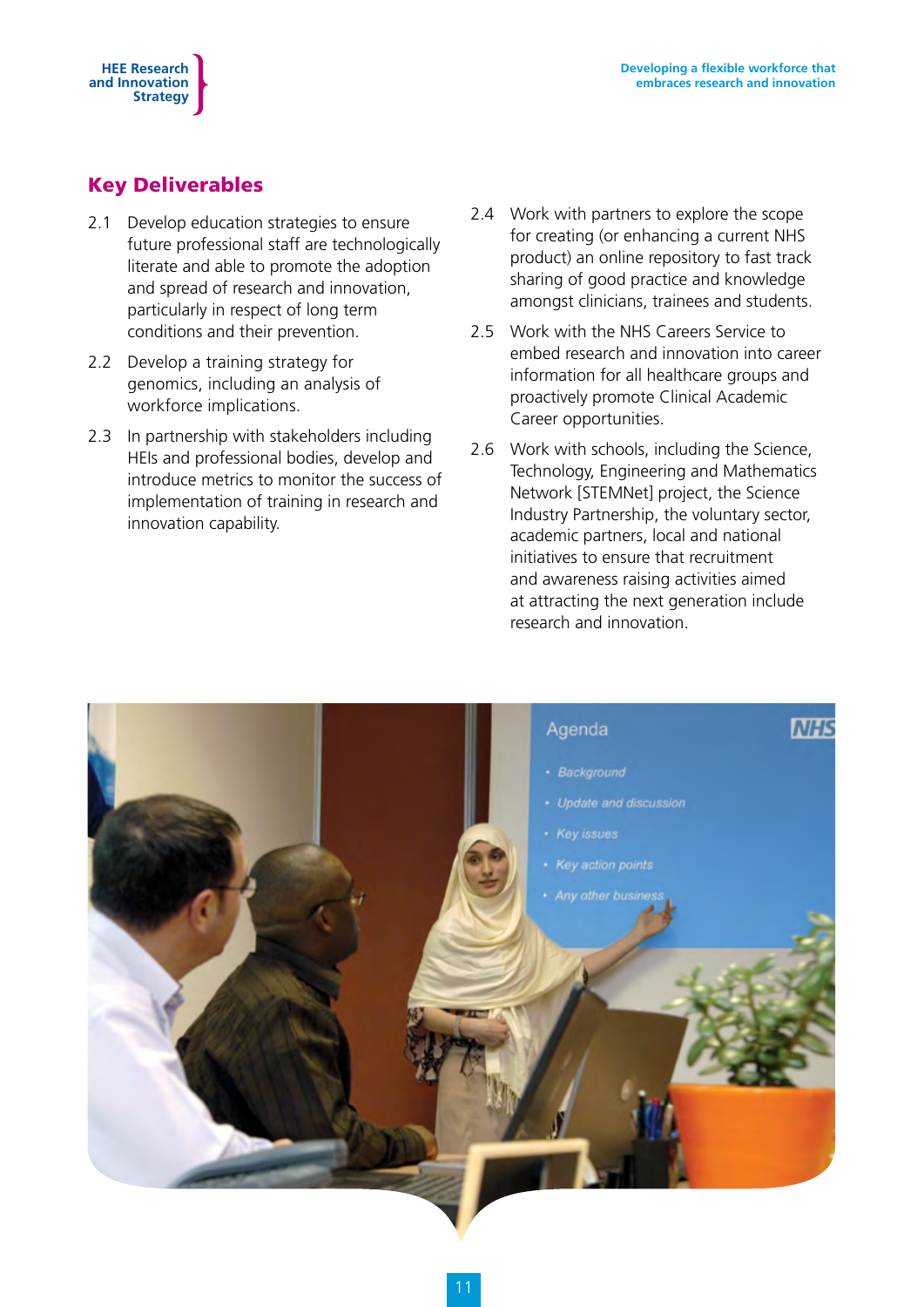#### **Objective**



**Develop a multi-professional Clinical Academic Careers Framework for patient benefit.** 

To meet this objective, HEE will develop an inclusive, over-arching framework for Clinical Academic Careers. Building on the current academic training programmes administered by NIHR, the framework will streamline existing schemes, co-ordinate their development and enable all partners to be clear about the strategic approach to developing the clinical academic workforce for patient benefit. Whilst introducing a planned and co-ordinated approach, the framework will offer the flexibility required to ensure that the needs of different professional groups and individuals can be met.

The framework will:

- build upon existing partnerships with NIHR, the Department of Health, HEIs and other key stakeholders;
- build capacity and capability into academic career pathways for all professional groups by bringing together, learning from, and where appropriate, enhancing existing initiatives, for example, the Integrated Academic Training Programme, Healthcare Science Research Fellowship Programme and the Clinical Academic Training Programme (CAT) for nurses, midwives and allied health professionals;
- seek to increase the numbers of staff across all clinical and public health professions with a good understanding of research and its role in improving health outcomes;
- seek to optimise flexible clinical academic training pathways to address the different needs of professional groups and individuals;
- seek to achieve greater parity of access to opportunities across professional groups;
- facilitate the development of joint academic appointments between healthcare providers and HEIs to support clinical academic career developments; and
- ensure support to enhance the influence of research and innovation leaders within the clinical environment so that they serve as role models and agents of change.

#### Key Deliverables

- 3.1 Develop a clinical academic career pathway; encompassing consultation with key stakeholders including HEIs, Chief Professional Officers and regulators on principles, proposals and implementation.
- 3.2 Forge strong partnerships across the wider system by mapping out existing activity and collaborating with stakeholders to ensure a planned and coordinated approach.
- 3.3 Launch and implement a new HEE Integrated Clinical Academic Programme (ICAP) to succeed the CAT Programme.
- 3.4 Extend the Integrated Clinical Academic Programme to a wider range of professional groups.

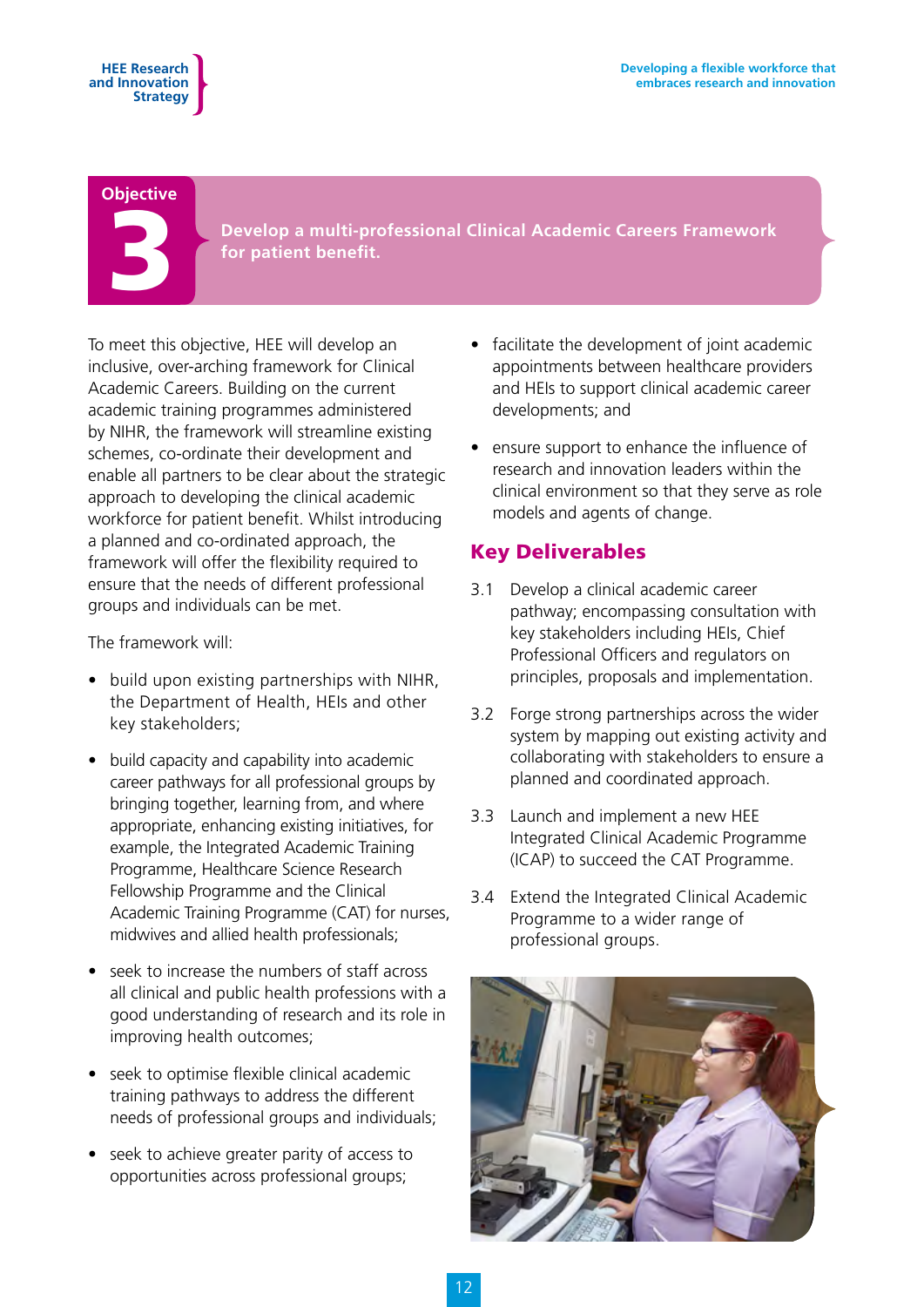#### **Objective**

4

**Establish a HEE Research and Innovation Evidence Hub to ensure investment in future education and training is evidence informed.**

By establishing a hub of evidence based research and innovation, we aim to enable:

- the emerging evidence for enhancing the training and education of the healthcare workforce to be continually scanned, by developing reviews of best practice in healthcare to enable systematic solutions to current and future challenges;
- the dissemination of evidence on best educational approaches for training the healthcare workforce in order to achieve adoption and spread of research and innovation as an integral function;
- commissioning research in agreed priority areas to further understand the most effective approaches to training and education;
- the creation and development of an evidence base for the effectiveness of innovative learning, for example technology enhanced learning, distance learning, simulation, human factors learning and mobile learning;
- the development of an improved evidence base for multi and inter-professional learning and education, in order to identify when and in what circumstances it is most effective;
- work with academic partners, AHSNs and CLAHRCs in the development of the evidence base within behavioural science for influencing the adoption of evidence and good practice by the workforce; and
- ensure systematic evaluation of research and innovation projects commissioned by HEE.

#### Key Deliverables

- 4.1 Work in conjunction with stakeholders to establish, promote and integrate a Research and Innovation Evidence Hub which has a horizon scanning function, taking into account the role of other organisations to ensure avoidance of duplication.
- 4.2 Set up a multi-professional research and innovation working group which will make recommendations for aspects of evidence based practice that need to be disseminated rapidly and widely, taking into account other formal mechanisms and partners.
- 4.3 Establish national Education Research Programmes and Multi-Professional Education Research Fellowships which will provide an evidence base for best practice in training and education in HEE priority areas.
- 4.4 Work with partners to support patients and staff throughout the NHS in bringing forward ideas on how to improve services either in their organisation or in the wider system.

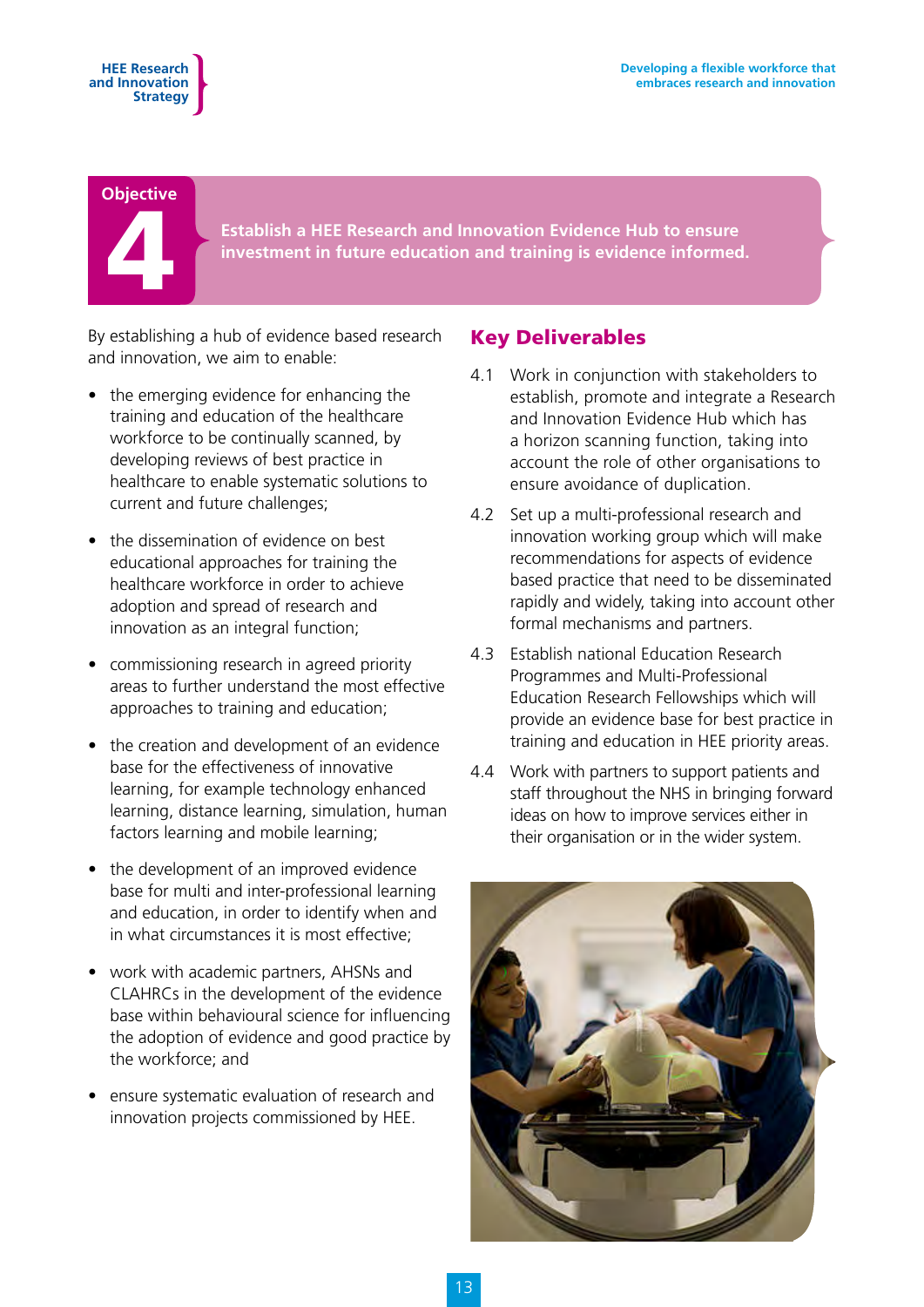### **Taking it Forward**

In this strategy we have set out our ambition to develop a more flexible workforce that is able to respond to the changing patterns of service and embraces research and innovation to enable it to adapt to the changing demands of public health, healthcare and care services.

We have made a clear association between research and innovation within the context of education and training in order to improve the quality of care delivered to patients. Our ambition is to work with the system to deliver a workforce fit for the future.

For our future vision to be realised, we need to work with our stakeholders to engage and capitalise on the system wide opportunities to enable individual, organisational and cultural change. To begin this collaboration, we have developed a shared set of research and innovation goals with NHS England and Public Health England.

Many challenges to the delivery of this strategy have been highlighted by our stakeholders and we are clear that we must build together on what is already evidence based and successful

at both pace and scale. Working together with key stakeholders and partners, we will make the best use of our collective resources with a view to moving from a focus on short term outcomes to long term gain. We aspire to keep our work real and meaningful, with a binding link to quality improvement and value. However, we do not underestimate the scale of the cultural challenge ahead and recognise that valuing and modelling active engagement with research, innovation and quality improvement will be of fundamental importance.

We aim to firmly establish HEE as a learning organisation, whilst promoting a systematic approach to collating, promoting, spreading and adopting good practice, making evidence informed workforce commissioning decisions to respond to the needs of current and future patients.

Progress against delivery of the intent set out in this strategy will be regularly assured through the HEE integrated performance reporting framework and a robust programme of evaluation will help us to understand the impact of our activities and to review and refine them for the future.